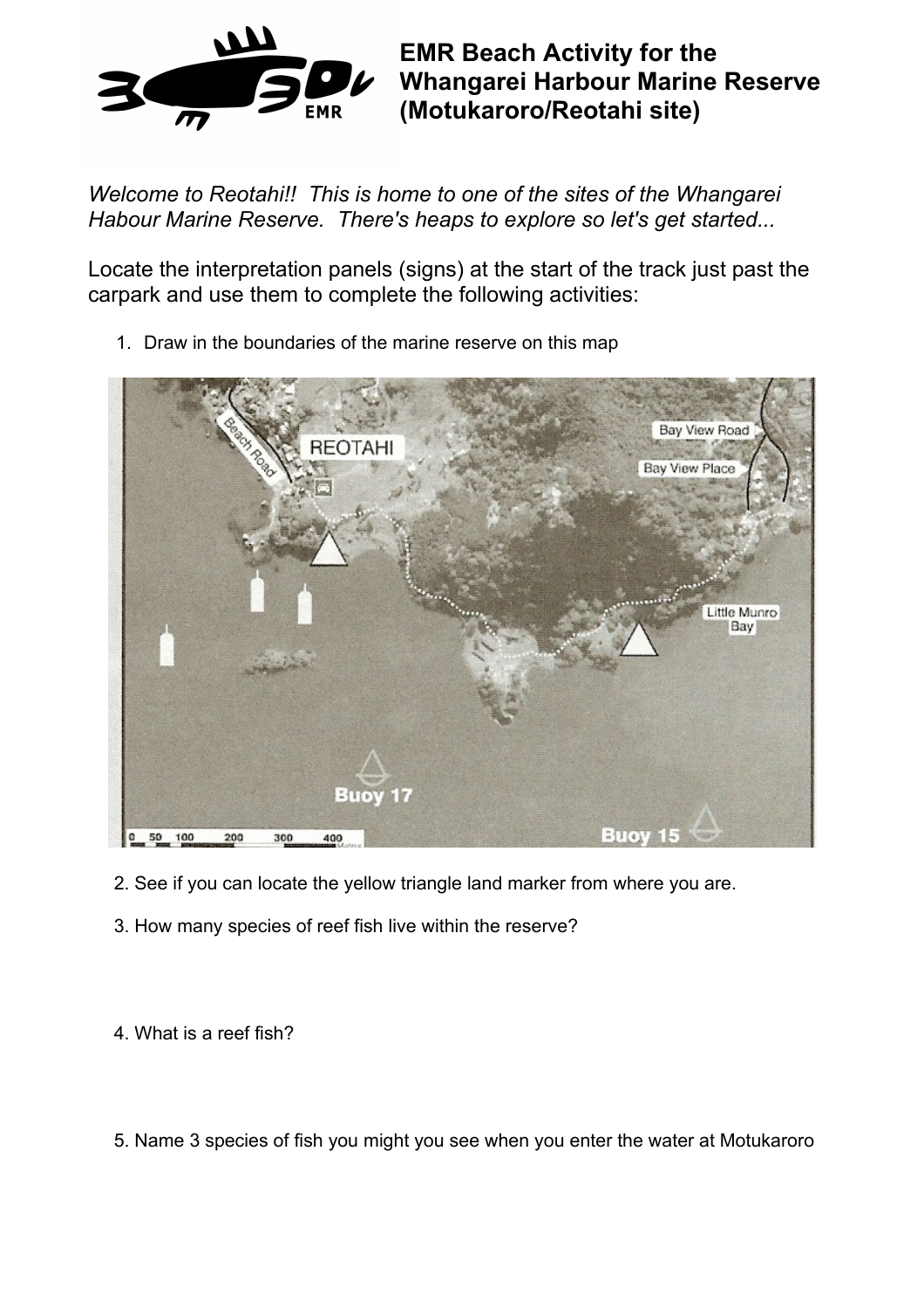- 6. How deep does the reef plunge to on the southern side of Motukaroro?
- 7. What replaces the seaweed at around 10 metres?
- 8. Why was the harbour, including this site, important to the early subtribal Maori?
- 9. Who proposed the Whangarei Harbour Marine Reserve?
- 10. When was the Whangarei Harbour Marine Reserve formally established?
- 11. What do swimmers and snorkelers need to be cautious about when entering the water at Motukaroro?
- 12. What can't you do in a marine reserve?
- 13. Who can you contact if you see people taking things from a marine reserve?
- 14. What happens to people who take from a marine reserve?